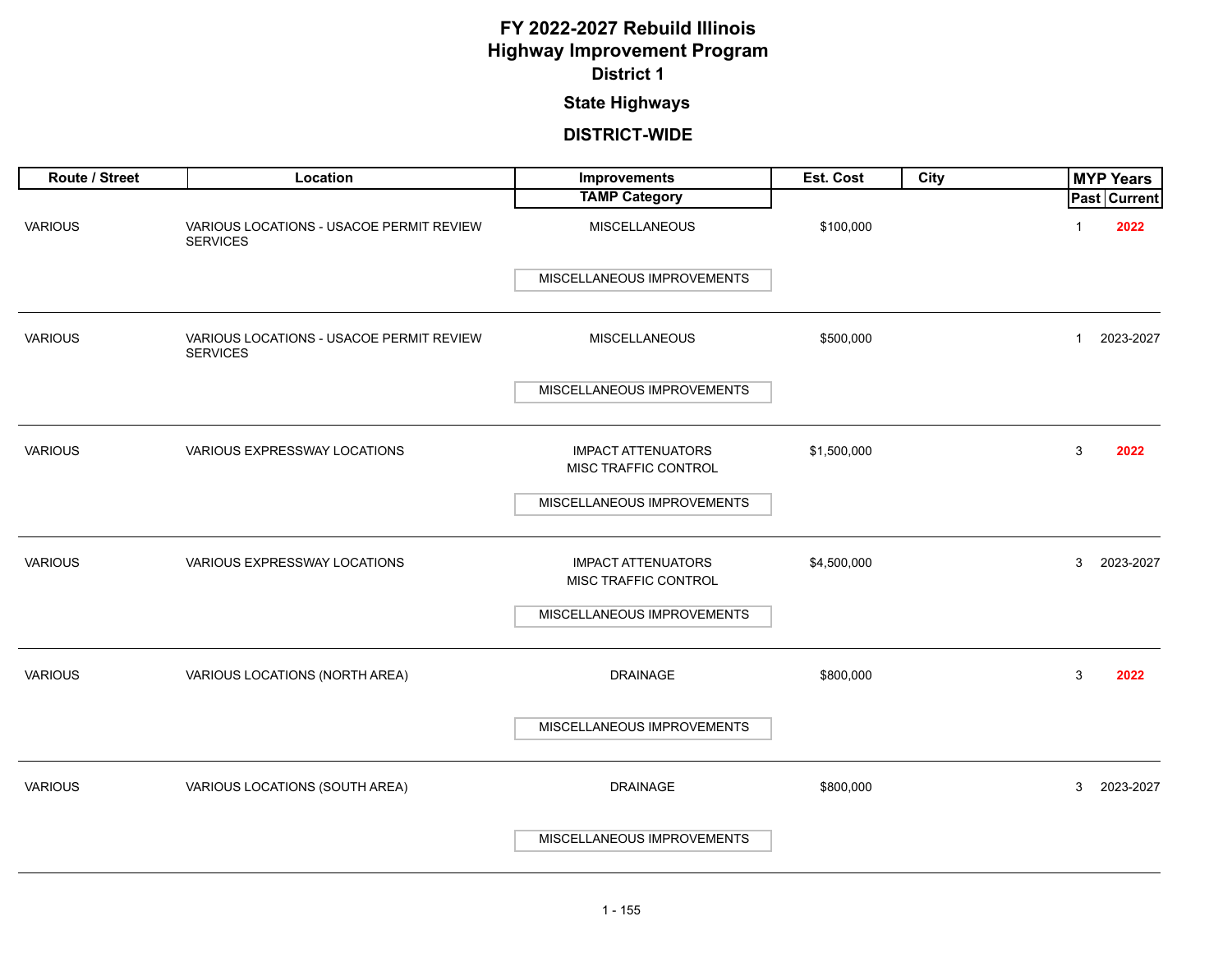### **State Highways**

| Route / Street | Location                                                       | Improvements                                                                             | Est. Cost     | <b>City</b> | <b>MYP Years</b>    |
|----------------|----------------------------------------------------------------|------------------------------------------------------------------------------------------|---------------|-------------|---------------------|
|                |                                                                | <b>TAMP Category</b>                                                                     |               |             | <b>Past Current</b> |
| <b>VARIOUS</b> | VARIOUS LOCATIONS                                              | <b>DRAINAGE</b>                                                                          | \$800,000     |             | 2023-2027<br>3      |
|                |                                                                | MISCELLANEOUS IMPROVEMENTS                                                               |               |             |                     |
| <b>VARIOUS</b> | VARIOUS DISTRICT WIDE PAVEMENT & BRIDGE<br>PRESERVATION        | <b>SMART OVERLAY</b><br><b>BRIDGE DECK OVERLAY</b><br><b>BRIDGE JOINT REPLACE/REPAIR</b> | \$139,000     |             | 3<br>2022           |
|                |                                                                | PRESERVATION - PAVEMENTS                                                                 |               |             |                     |
| <b>VARIOUS</b> | VARIOUS DISTRICT WIDE PAVEMENT & BRIDGE<br><b>PRESERVATION</b> | <b>SMART OVERLAY</b><br><b>BRIDGE DECK OVERLAY</b><br><b>BRIDGE JOINT REPLACE/REPAIR</b> | \$207,805,000 |             | 3<br>2023-2027      |
|                |                                                                | PRESERVATION - PAVEMENTS                                                                 |               |             |                     |
| <b>VARIOUS</b> | VARIOUS DISTRICT WIDE PAVEMENT & BRIDGE<br>PRESERVATION        | P.E. (PHASE II)                                                                          | \$1,637,000   |             | 3<br>2022           |
|                |                                                                | PRESERVATION - PAVEMENTS                                                                 |               |             |                     |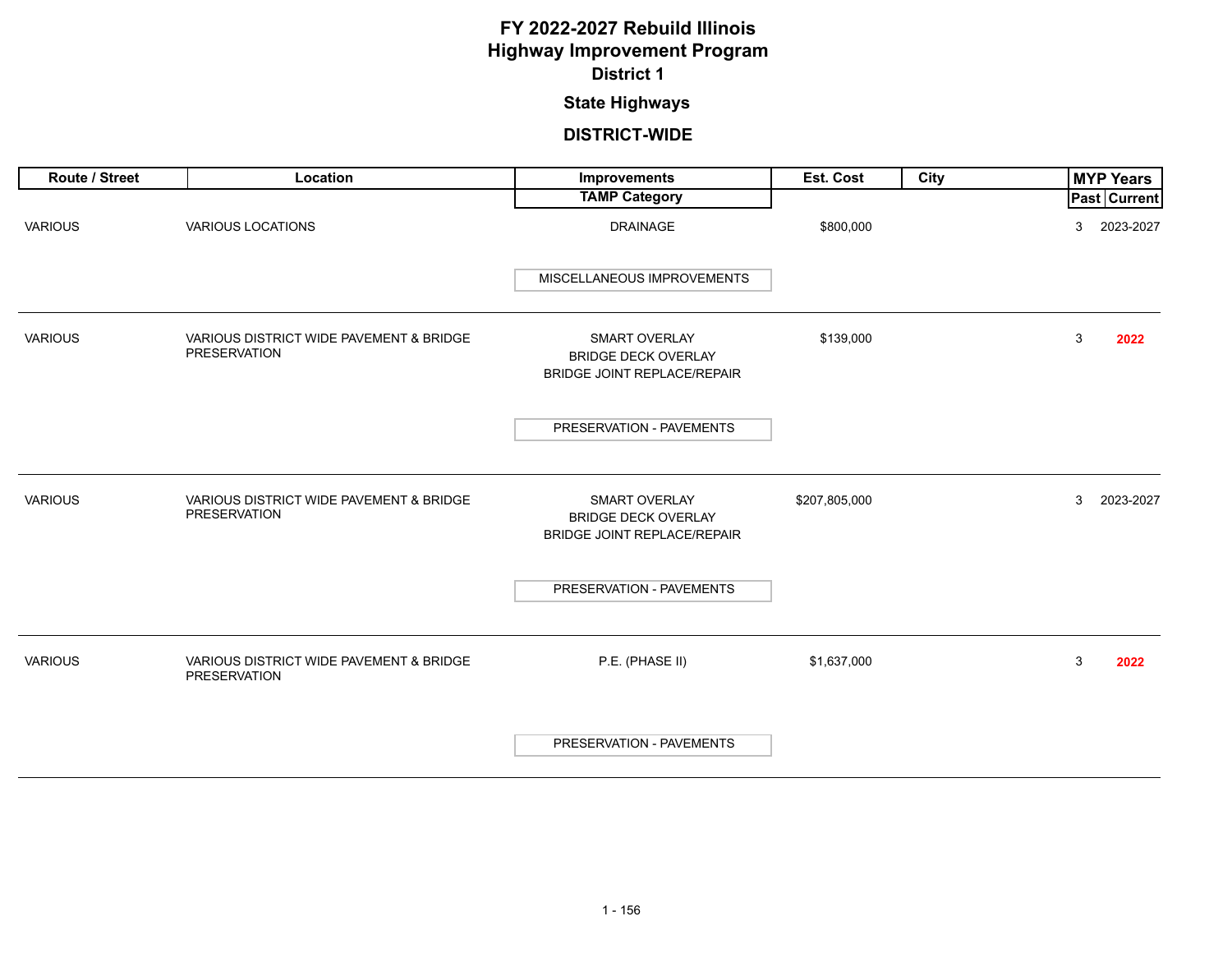### **State Highways**

| Route / Street | Location                                                          | Improvements                    | Est. Cost    | City | <b>MYP Years</b>       |
|----------------|-------------------------------------------------------------------|---------------------------------|--------------|------|------------------------|
|                |                                                                   | <b>TAMP Category</b>            |              |      | <b>Past Current</b>    |
| <b>VARIOUS</b> | VARIOUS DISTRICT WIDE PAVEMENT & BRIDGE<br><b>PRESERVATION</b>    | P.E. (PHASE II)                 | \$27,661,000 |      | 2023-2027<br>3         |
|                |                                                                   | PRESERVATION - PAVEMENTS        |              |      |                        |
| <b>VARIOUS</b> | VARIOUS DISTRICT WIDE PAVEMENT & BRIDGE<br><b>PRESERVATION</b>    | <b>CONSTRUCTION ENGINEERING</b> | \$12,500,000 |      | 3<br>2022              |
|                |                                                                   | PRESERVATION - PAVEMENTS        |              |      |                        |
| <b>VARIOUS</b> | VARIOUS DISTRICT WIDE PAVEMENT & BRIDGE<br><b>PRESERVATION</b>    | <b>CONSTRUCTION ENGINEERING</b> | \$40,500,000 |      | 3<br>2023-2027         |
|                |                                                                   | PRESERVATION - PAVEMENTS        |              |      |                        |
| <b>VARIOUS</b> | BUREAU OF MATERIALS - VARIOUS QUALITY<br><b>ASSURANCE TESTING</b> | CE QA/MATERIALS TESTING         | \$2,250,000  |      | $\overline{2}$<br>2022 |
|                |                                                                   | MISCELLANEOUS IMPROVEMENTS      |              |      |                        |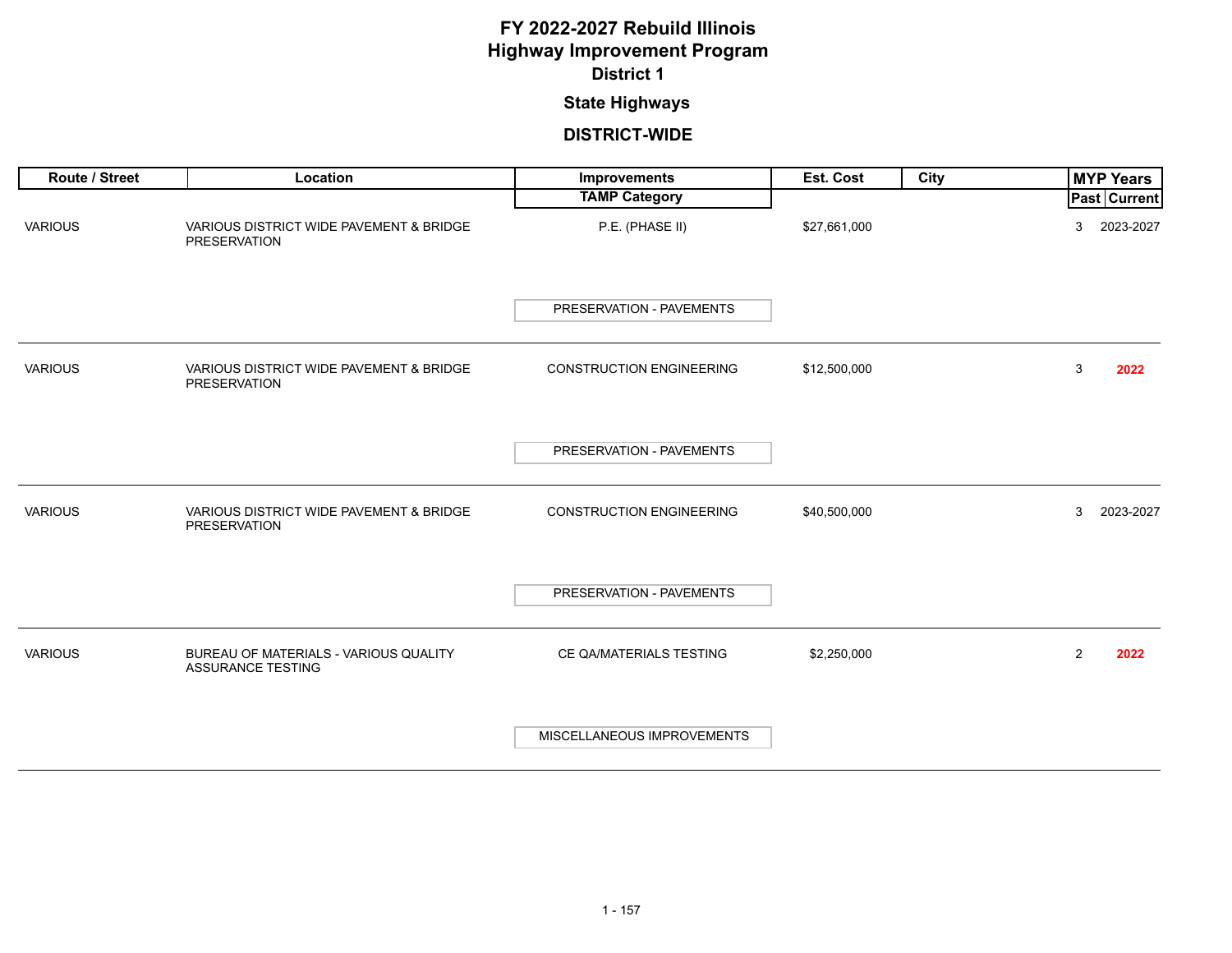### **State Highways**

| Route / Street | Location                                                                            | Improvements                                                         | Est. Cost   | City | <b>MYP Years</b>          |
|----------------|-------------------------------------------------------------------------------------|----------------------------------------------------------------------|-------------|------|---------------------------|
|                |                                                                                     | <b>TAMP Category</b>                                                 |             |      | <b>Past Current</b>       |
| <b>VARIOUS</b> | BUREAU OF MATERIALS - VARIOUS QUALITY<br><b>ASSURANCE TESTING</b>                   | CE QA/MATERIALS TESTING                                              | \$500,000   |      | 2023-2027                 |
|                |                                                                                     | MISCELLANEOUS IMPROVEMENTS                                           |             |      |                           |
| <b>VARIOUS</b> | BUREAU OF CONSTRUCTION - VARIOUS<br><b>CONSTRUCTION ENGINEERING</b>                 | <b>CONSTRUCTION ENGINEERING</b>                                      | \$4,250,000 |      | 2022<br>$\mathbf{1}$      |
|                |                                                                                     | MISCELLANEOUS IMPROVEMENTS                                           |             |      |                           |
| <b>VARIOUS</b> | BUREAU OF CONSTRUCTION - VARIOUS<br><b>CONSTRUCTION ENGINEERING</b>                 | <b>CONSTRUCTION ENGINEERING</b>                                      | \$1,250,000 |      | 2023-2027<br>$\mathbf{1}$ |
|                |                                                                                     | MISCELLANEOUS IMPROVEMENTS                                           |             |      |                           |
| <b>VARIOUS</b> | BUREAU OF CONSTRUCTION - VARIOUS<br><b>CONSTRUCTION ENGINEERING BRIDGE PAINTING</b> | <b>CONSTRUCTION ENGINEERING</b>                                      | \$1,500,000 |      | 2022<br>$\mathbf 1$       |
|                |                                                                                     | MISCELLANEOUS IMPROVEMENTS                                           |             |      |                           |
| <b>VARIOUS</b> | BUREAU OF MAINTENANCE - VARIOUS LANDSCAPE<br>ARCHITECTURAL SERVICES/ ROADSIDE       | P.E. (PHASE I)<br>P.E. (PHASE II)<br><b>CONSTRUCTION ENGINEERING</b> | \$1,250,000 |      | 3<br>2022                 |
|                |                                                                                     | MISCELLANEOUS IMPROVEMENTS                                           |             |      |                           |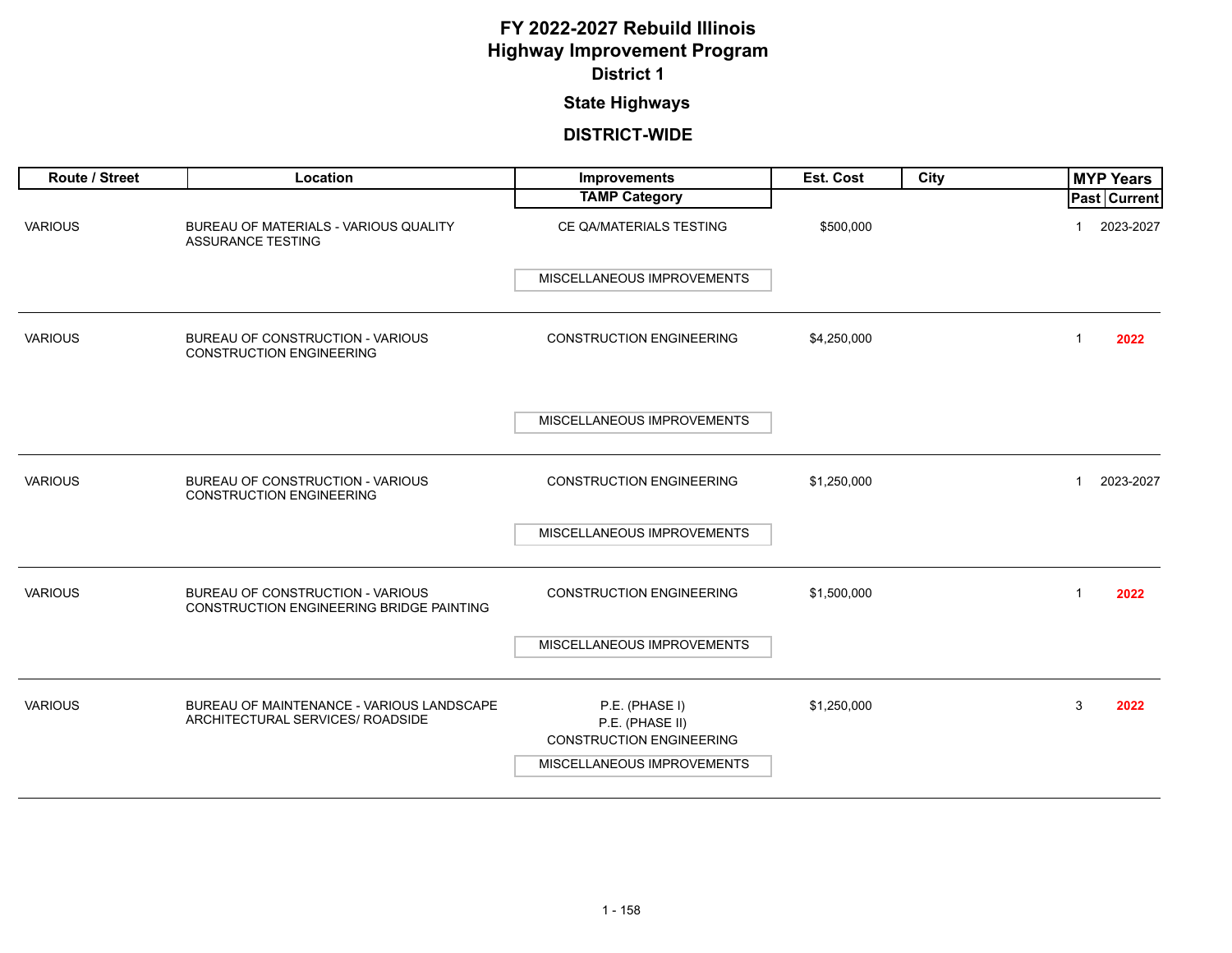### **State Highways**

| Route / Street | Location                                                                                        | Improvements                                                         | Est. Cost   | City | <b>MYP Years</b>            |
|----------------|-------------------------------------------------------------------------------------------------|----------------------------------------------------------------------|-------------|------|-----------------------------|
|                |                                                                                                 | <b>TAMP Category</b>                                                 |             |      | Past   Current              |
| <b>VARIOUS</b> | BUREAU OF MAINTENANCE - VARIOUS LANDSCAPE<br>ARCHITECTURAL SERVICES/ ROADSIDE                   | P.E. (PHASE I)<br>P.E. (PHASE II)<br><b>CONSTRUCTION ENGINEERING</b> | \$1,250,000 |      | 3<br>2023-2027              |
|                |                                                                                                 | MISCELLANEOUS IMPROVEMENTS                                           |             |      |                             |
| <b>VARIOUS</b> | <b>DISTRICT MISCELLANEOUS</b>                                                                   | MISCELLANEOUS PROJECTS                                               | \$1,000,000 |      | 2<br>2022                   |
|                |                                                                                                 | MISCELLANEOUS IMPROVEMENTS                                           |             |      |                             |
| <b>VARIOUS</b> | BUREAU OF PROGRAMMING - VARIOUS DRAINAGE<br>STUDIES & HYDRAULIC REPORTS - PROJECT<br>MANAGEMENT | P.E. (PHASE I)<br>P.E. PROJECT MANAGERS                              | \$700,000   |      | $\overline{2}$<br>2022      |
|                |                                                                                                 | MISCELLANEOUS IMPROVEMENTS                                           |             |      |                             |
| <b>VARIOUS</b> | BUREAU OF PROGRAMMING - VARIOUS DRAINAGE<br>STUDIES & HYDRAULIC REPORTS - PROJECT<br>MANAGEMENT | P.E. (PHASE I)<br>P.E. PROJECT MANAGERS                              | \$700,000   |      | $\overline{2}$<br>2023-2027 |
|                |                                                                                                 | MISCELLANEOUS IMPROVEMENTS                                           |             |      |                             |
| <b>VARIOUS</b> | <b>BUREAU OF PROGRAMMING - TRAFFIC</b><br>COUNTS/CRASH ANALYSIS                                 | P.E. (PHASE I)                                                       | \$800,000   |      | 3<br>2022                   |
|                |                                                                                                 | MISCELLANEOUS IMPROVEMENTS                                           |             |      |                             |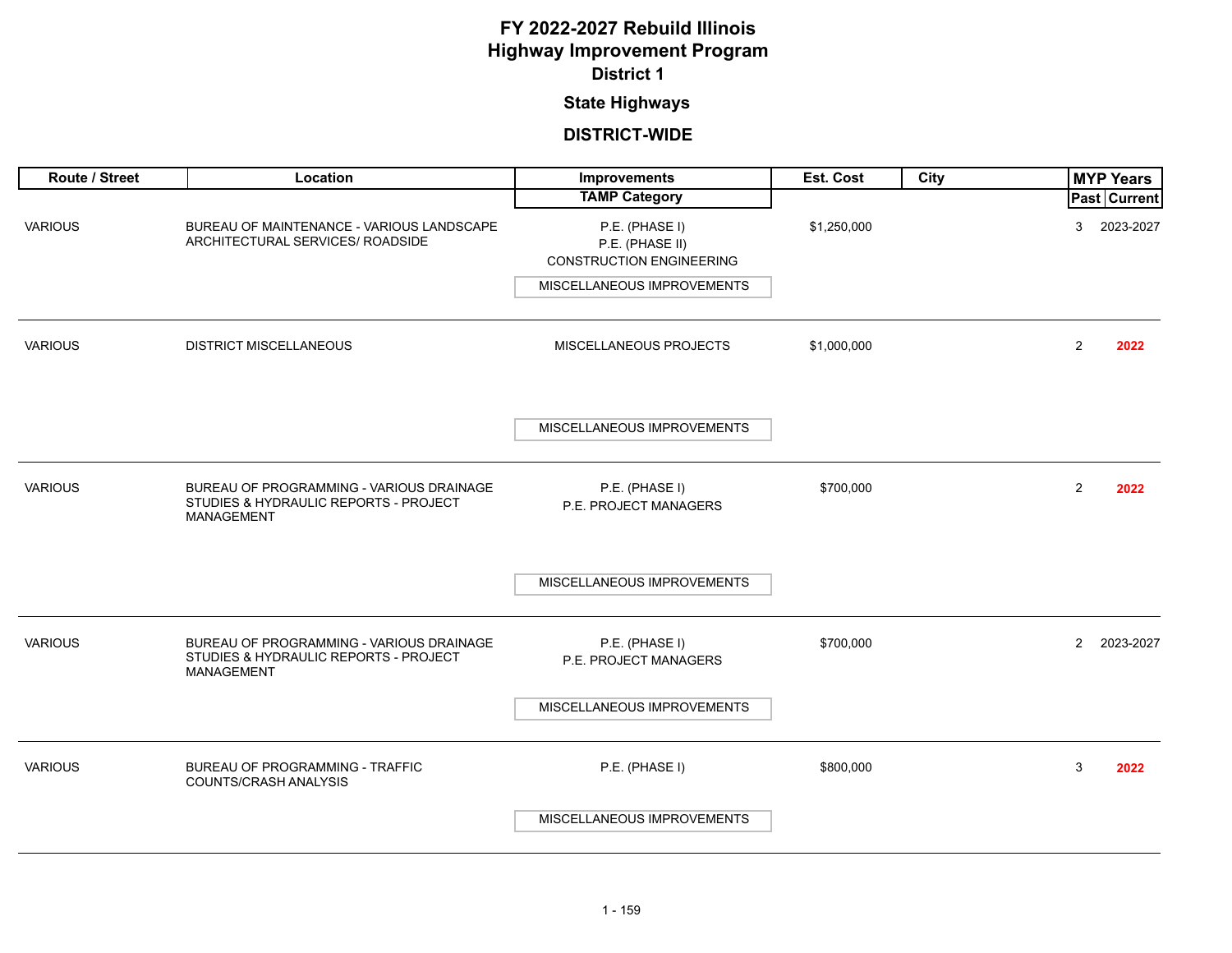#### **State Highways**

| Route / Street | Location                                                                                   | Improvements                            | Est. Cost   | City | <b>MYP Years</b>          |
|----------------|--------------------------------------------------------------------------------------------|-----------------------------------------|-------------|------|---------------------------|
|                |                                                                                            | <b>TAMP Category</b>                    |             |      | Past Current              |
| <b>VARIOUS</b> | BUREAU OF PROGRAMMING - DATA BANK<br>MANAGEMENT FOR VARIOUS PROJECTS                       | P.E. (PHASE I)<br>P.E. PROJECT MANAGERS | \$500,000   |      | $\overline{c}$<br>2022    |
|                |                                                                                            | MISCELLANEOUS IMPROVEMENTS              |             |      |                           |
| <b>VARIOUS</b> | BUREAU OF PROGRAMMING - PROJECT STUDIES/<br>IN-HOUSE UNIT /PROGRAM MANAGEMENT              | P.E. (PHASE I)<br>P.E. PROJECT MANAGERS | \$1,000,000 |      | $\overline{1}$<br>2022    |
|                |                                                                                            | MISCELLANEOUS IMPROVEMENTS              |             |      |                           |
| <b>VARIOUS</b> | BUREAU OF PROGRAMMING - PROJECT STUDIES/<br>IN-HOUSE UNIT /PROGRAM MANAGEMENT              | P.E. (PHASE I)<br>P.E. PROJECT MANAGERS | \$2,500,000 |      | 2023-2027<br>$\mathbf{1}$ |
|                |                                                                                            | MISCELLANEOUS IMPROVEMENTS              |             |      |                           |
| <b>VARIOUS</b> | BUREAU OF PROGRAMMING - SURVEY                                                             | P.E. SURVEYS (PHASE I)                  | \$1,600,000 |      | 3<br>2022                 |
|                |                                                                                            | MISCELLANEOUS IMPROVEMENTS              |             |      |                           |
| <b>VARIOUS</b> | BUREAU OF PROGRAMMING - PROJECT STUDIES -<br>CONSULTANT STUDIES UNIT/PROGRAM<br>MANAGEMENT | P.E. (PHASE I)<br>P.E. PROJECT MANAGERS | \$2,000,000 |      | 3<br>2022                 |
|                |                                                                                            | MISCELLANEOUS IMPROVEMENTS              |             |      |                           |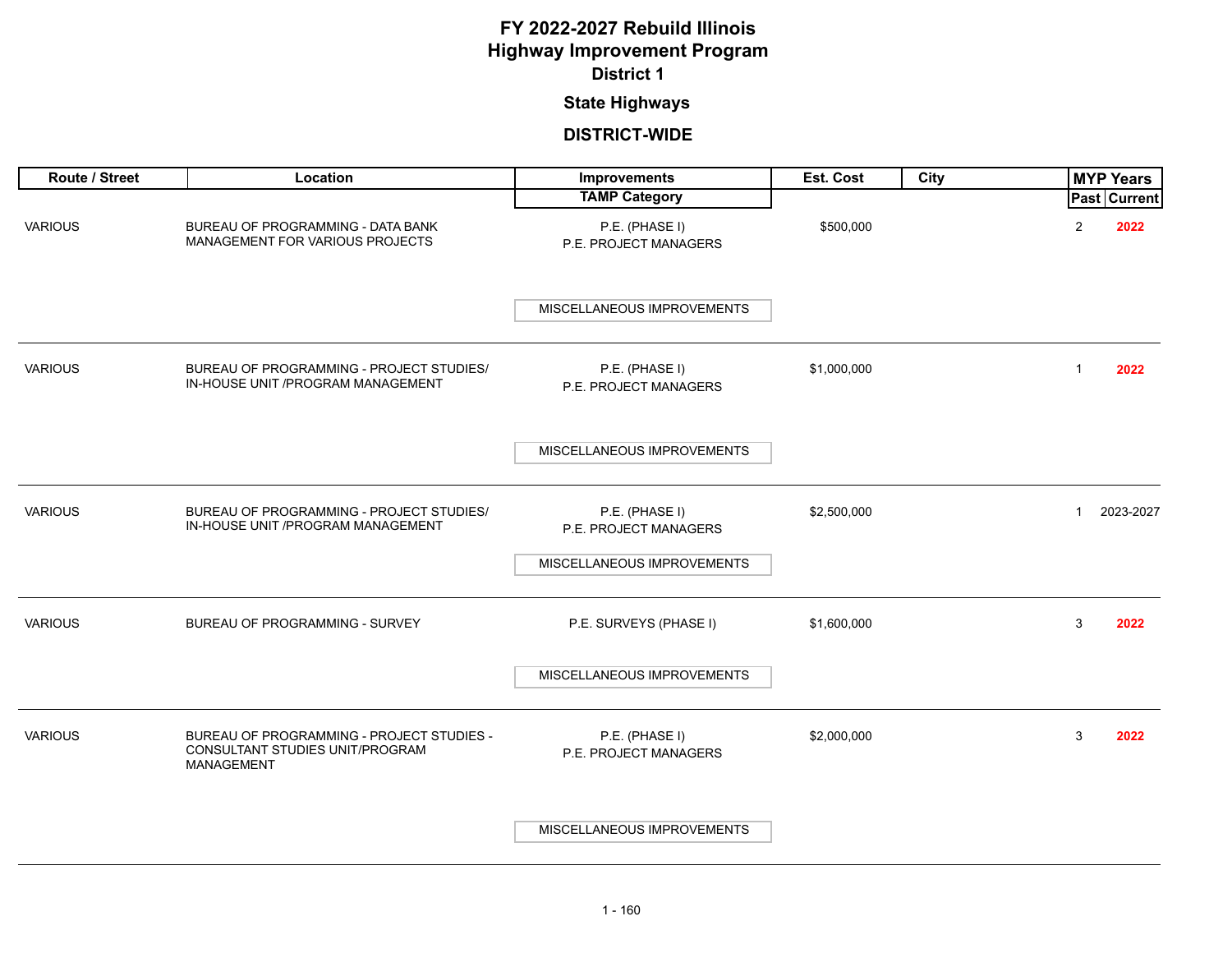#### **State Highways**

| Route / Street | Location                                                                                   | <b>Improvements</b>                                                   | Est. Cost   | City | <b>MYP Years</b>          |
|----------------|--------------------------------------------------------------------------------------------|-----------------------------------------------------------------------|-------------|------|---------------------------|
|                |                                                                                            | <b>TAMP Category</b>                                                  |             |      | Past Current              |
| <b>VARIOUS</b> | BUREAU OF PROGRAMMING - PROJECT STUDIES -<br>CONSULTANT STUDIES UNIT/PROGRAM<br>MANAGEMENT | P.E. (PHASE I)<br>P.E. PROJECT MANAGERS                               | \$3,500,000 |      | 3<br>2023-2027            |
|                |                                                                                            | MISCELLANEOUS IMPROVEMENTS                                            |             |      |                           |
| <b>VARIOUS</b> | BUREAU OF PROGRAMMING - ENVIRONMENTAL<br><b>STUDIES UNIT</b>                               | P.E. (PHASE I)<br>P.E. PROJECT MANAGERS                               | \$500,000   |      | 3<br>2022                 |
|                |                                                                                            | MISCELLANEOUS IMPROVEMENTS                                            |             |      |                           |
| <b>VARIOUS</b> | BUREAU OF PROGRAMMING - VARIOUS<br>ENVIRONMENTAL STUDIES PROJECT MANAGEMENT                | P.E. (PHASE I)<br>P.E. PROJECT MANAGERS                               | \$500,000   |      | 2022<br>1                 |
|                |                                                                                            | MISCELLANEOUS IMPROVEMENTS                                            |             |      |                           |
| <b>VARIOUS</b> | BUREAU OF PROGRAMMING - VARIOUS<br>ENVIRONMENTAL STUDIES PROJECT MANAGEMENT                | P.E. (PHASE I)<br>P.E. PROJECT MANAGERS<br>MISCELLANEOUS IMPROVEMENTS | \$1,750,000 |      | 2023-2027<br>$\mathbf{1}$ |
| <b>VARIOUS</b> | BUREAU OF PROGRAMMING - VARIOUS GEOMETRIC<br>PROGRAM MNGT                                  | P.E. (PHASE I)<br>P.E. PROJECT MANAGERS                               | \$500,000   |      | $\overline{2}$<br>2022    |
|                |                                                                                            | MISCELLANEOUS IMPROVEMENTS                                            |             |      |                           |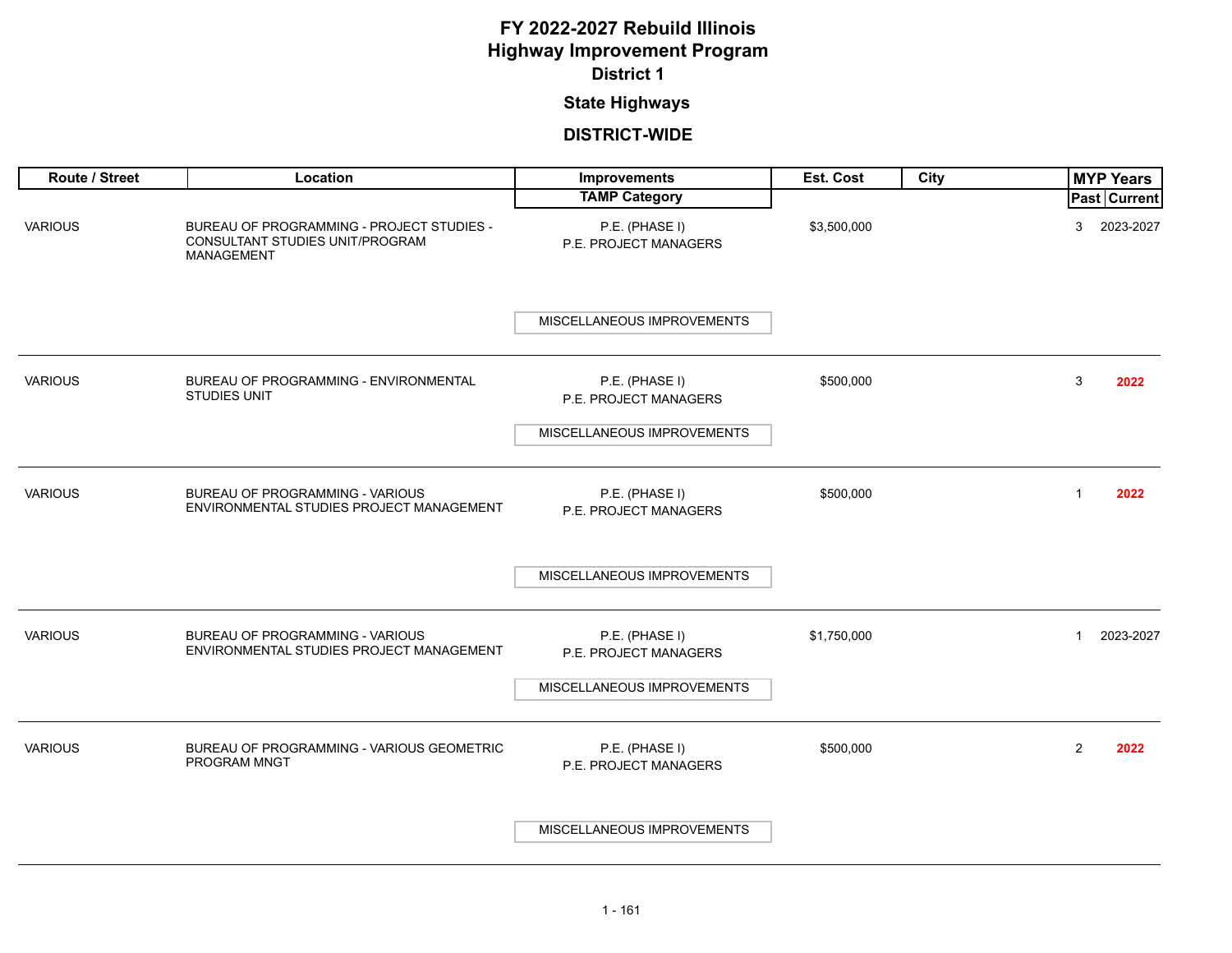### **State Highways**

| Route / Street | Location                                                       | Improvements                            | Est. Cost   | <b>City</b> | <b>MYP Years</b>            |
|----------------|----------------------------------------------------------------|-----------------------------------------|-------------|-------------|-----------------------------|
|                |                                                                | <b>TAMP Category</b>                    |             |             | Past Current                |
| <b>VARIOUS</b> | BUREAU OF PROGRAMMING - VARIOUS GEOMETRIC<br>PROGRAM MNGT      | P.E. (PHASE I)<br>P.E. PROJECT MANAGERS | \$1,250,000 |             | 2023-2027<br>$\overline{2}$ |
|                |                                                                | MISCELLANEOUS IMPROVEMENTS              |             |             |                             |
| <b>VARIOUS</b> | BUREAU OF PROGRAMMING - PROJECT STUDIES -<br><b>GEOMETRICS</b> | P.E. (PHASE I)                          | \$500,000   |             | $\overline{2}$<br>2022      |
|                |                                                                | MISCELLANEOUS IMPROVEMENTS              |             |             |                             |
|                |                                                                |                                         |             |             |                             |
| <b>VARIOUS</b> | BUREAU OF TRAFFIC - SCAT STUDIES                               | P.E. (PHASE I)                          | \$400,000   |             | 2022<br>4                   |
|                |                                                                | MISCELLANEOUS IMPROVEMENTS              |             |             |                             |
| <b>VARIOUS</b> | BUREAU OF TRAFFIC - SCAT STUDIES                               | P.E. (PHASE II)                         | \$400,000   |             | 2022<br>$\mathbf{1}$        |
|                |                                                                | MISCELLANEOUS IMPROVEMENTS              |             |             |                             |
| <b>VARIOUS</b> | BUREAU OF TRAFFIC - SCAT STUDIES                               | P.E. (PHASE II)                         | \$400,000   |             | 2023-2027<br>$\mathbf{1}$   |
|                |                                                                | MISCELLANEOUS IMPROVEMENTS              |             |             |                             |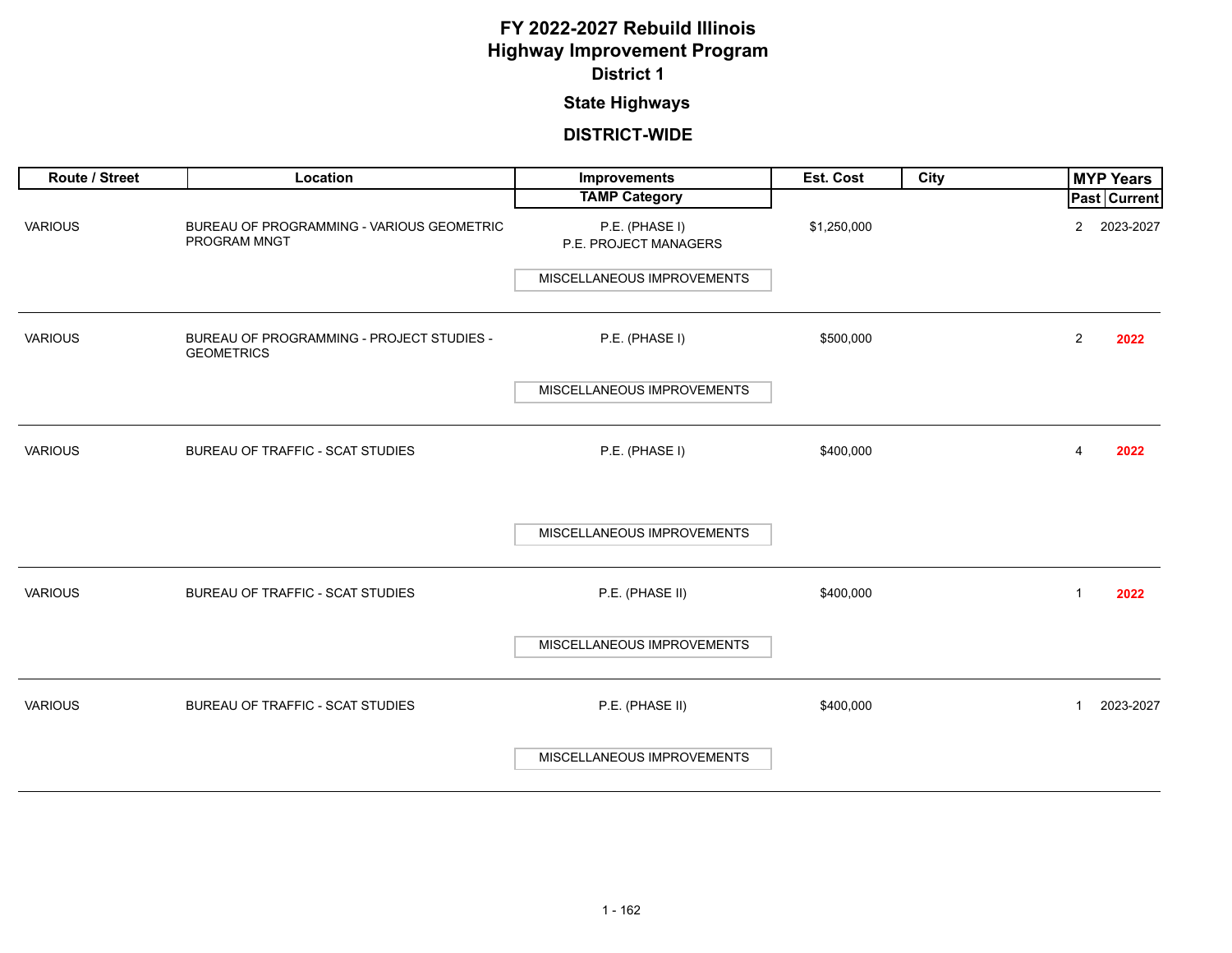# **State Highways**

| Route / Street | Location                                                                                          | Improvements               | Est. Cost | <b>City</b> |                | <b>MYP Years</b> |
|----------------|---------------------------------------------------------------------------------------------------|----------------------------|-----------|-------------|----------------|------------------|
|                |                                                                                                   | <b>TAMP Category</b>       |           |             |                | Past Current     |
| <b>VARIOUS</b> | BUREAU OF TRAFFIC - SIGNAL DESIGN                                                                 | P.E. (PHASE II)            | \$500,000 |             | $\overline{c}$ | 2022             |
|                |                                                                                                   | MISCELLANEOUS IMPROVEMENTS |           |             |                |                  |
| <b>VARIOUS</b> | BUREAU OF TRAFFIC - OVERHEAD SIGN<br>STRUCTURE & HIGH MAST TOWER STRUCTURAL<br><b>INSPECTIONS</b> | P.E. (PHASE II)            | \$500,000 |             | $\overline{2}$ | 2022             |
|                |                                                                                                   | MISCELLANEOUS IMPROVEMENTS |           |             |                |                  |
| <b>VARIOUS</b> | BUREAU OF TRAFFIC - TRAFFIC STUDIES                                                               | P.E. (PHASE II)            | \$400,000 |             | $\mathbf{1}$   | 2022             |
|                |                                                                                                   | MISCELLANEOUS IMPROVEMENTS |           |             |                |                  |
| <b>VARIOUS</b> | BUREAU OF TRAFFIC - TRAFFIC STUDIES                                                               | P.E. (PHASE II)            | \$400,000 |             | $\mathbf{1}$   | 2023-2027        |
|                |                                                                                                   | MISCELLANEOUS IMPROVEMENTS |           |             |                |                  |
| <b>VARIOUS</b> | BUREAU OF TRAFFIC - OPERATIONS PAVEMENT<br>MARKING OTHER TRAFFIC CONTROL                          | P.E. (PHASE II)            | \$200,000 |             | 1              | 2022             |
|                |                                                                                                   | MISCELLANEOUS IMPROVEMENTS |           |             |                |                  |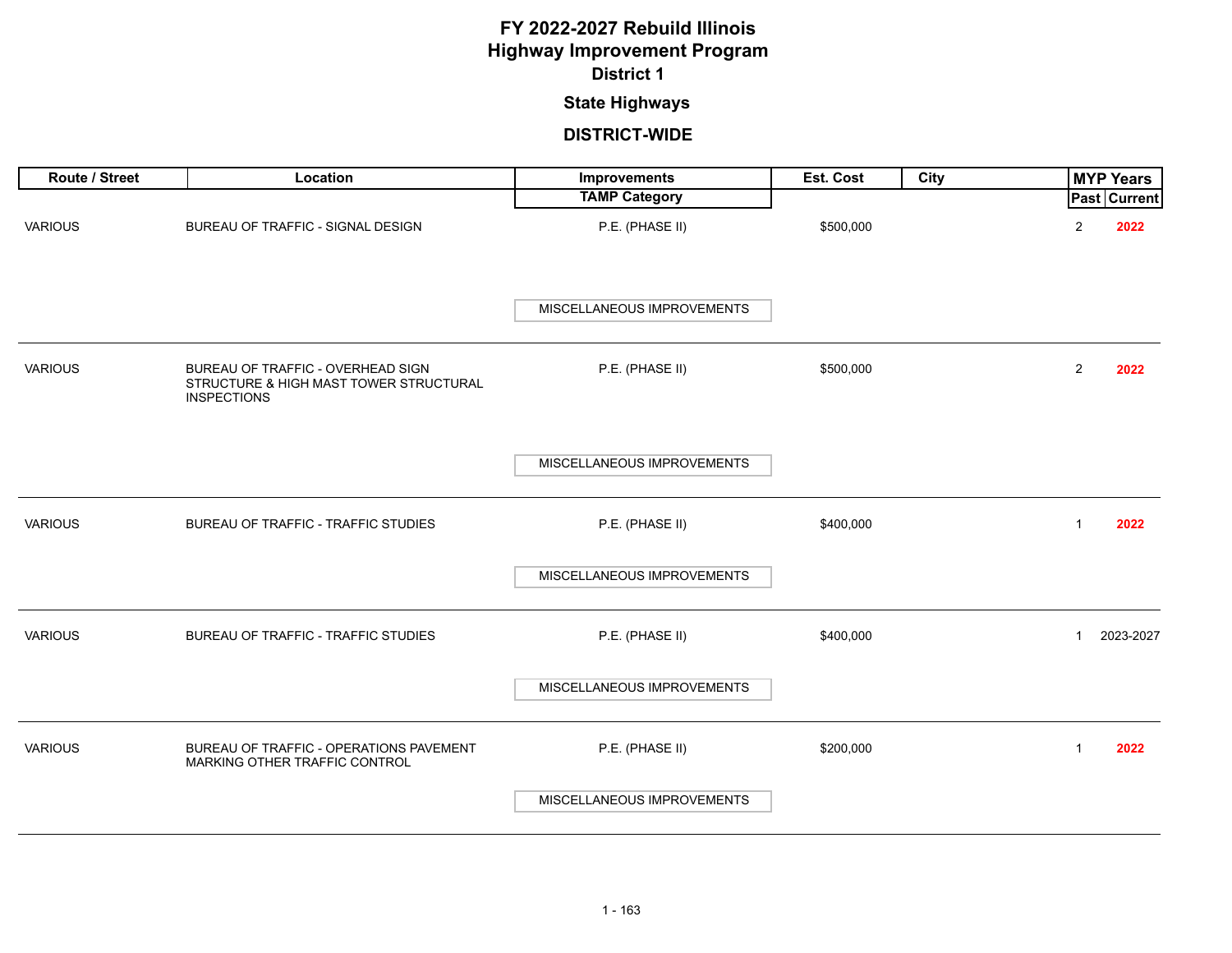#### **State Highways**

| Route / Street | Location                                                                 | Improvements               | Est. Cost   | City |                | <b>MYP Years</b>    |
|----------------|--------------------------------------------------------------------------|----------------------------|-------------|------|----------------|---------------------|
|                |                                                                          | <b>TAMP Category</b>       |             |      |                | <b>Past Current</b> |
| <b>VARIOUS</b> | BUREAU OF TRAFFIC - OPERATIONS PAVEMENT<br>MARKING OTHER TRAFFIC CONTROL | P.E. (PHASE II)            | \$200,000   |      |                | 2023-2027           |
|                |                                                                          | MISCELLANEOUS IMPROVEMENTS |             |      |                |                     |
| <b>VARIOUS</b> | BUREAU OF ELECTRICAL - VARIOUS PUMP STATIONS                             | P.E. (PHASE II)            | \$600,000   |      | 2              | 2022                |
|                |                                                                          | MISCELLANEOUS IMPROVEMENTS |             |      |                |                     |
| <b>VARIOUS</b> | BUREAU OF DESIGN - VARIOUS PLAN PREPARATION<br>- STRUCTURES              | P.E. (PHASE II)            | \$2,750,000 |      | 2              | 2022                |
|                |                                                                          | MISCELLANEOUS IMPROVEMENTS |             |      |                |                     |
| <b>VARIOUS</b> | BUREAU OF DESIGN - VARIOUS PLAN PREPARATION<br>- STRUCTURES              | P.E. (PHASE II)            | \$4,500,000 |      | $\overline{2}$ | 2023-2027           |
|                |                                                                          | MISCELLANEOUS IMPROVEMENTS |             |      |                |                     |
| <b>VARIOUS</b> | BUREAU OF DESIGN - VARIOUS PLAN PREPARATION<br>- ROADWAYS                | P.E. (PHASE II)            | \$2,000,000 |      | 2              | 2022                |
|                |                                                                          | MISCELLANEOUS IMPROVEMENTS |             |      |                |                     |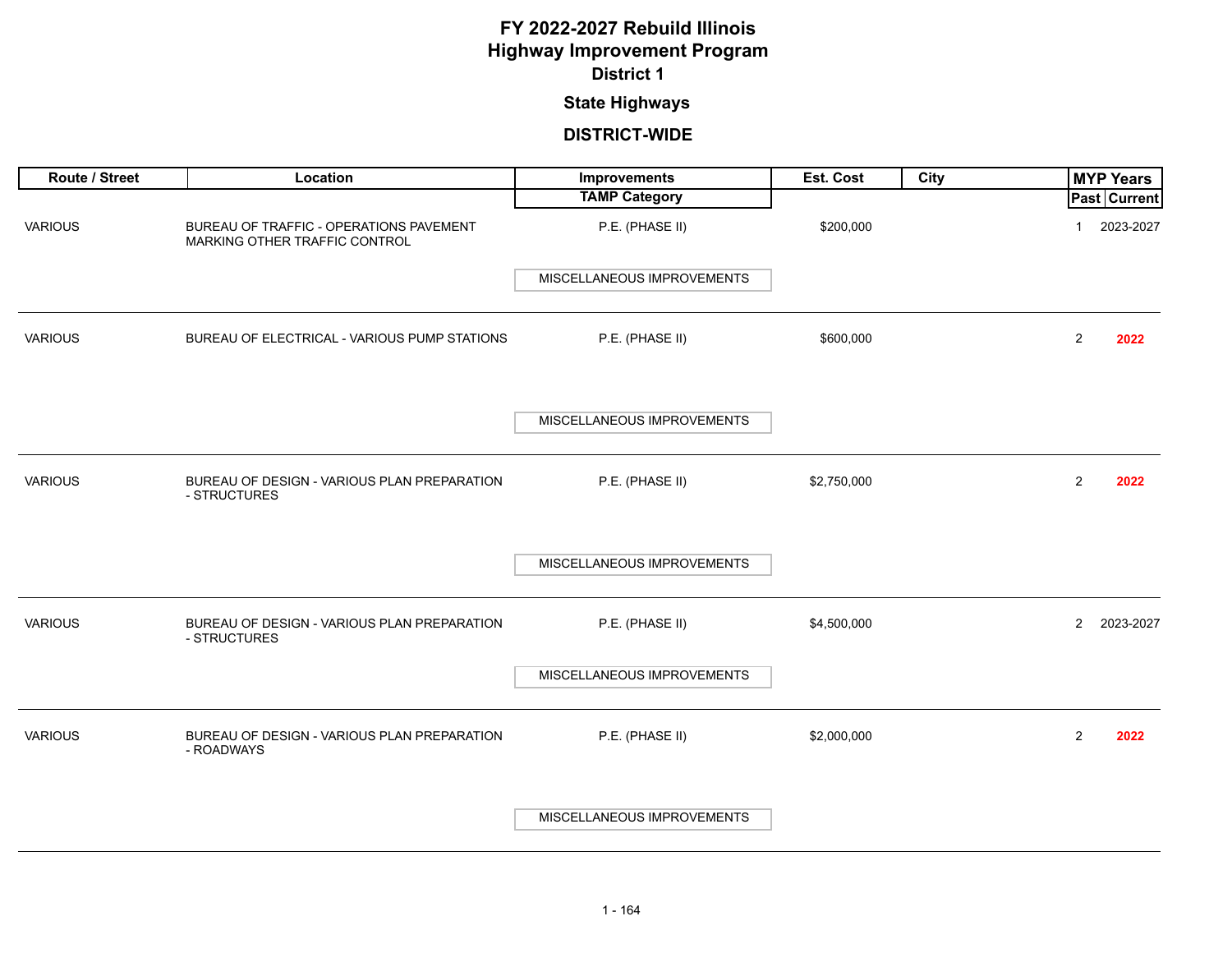### **State Highways**

| Route / Street | Location                                                     | <b>Improvements</b>        | Est. Cost   | City |                | <b>MYP Years</b>    |
|----------------|--------------------------------------------------------------|----------------------------|-------------|------|----------------|---------------------|
|                |                                                              | <b>TAMP Category</b>       |             |      |                | <b>Past Current</b> |
| <b>VARIOUS</b> | BUREAU OF DESIGN - VARIOUS PLAN PREPARATION                  | P.E. (PHASE II)            | \$500,000   |      |                | 2022                |
|                |                                                              | MISCELLANEOUS IMPROVEMENTS |             |      |                |                     |
| <b>VARIOUS</b> | BUREAU OF DESIGN - VARIOUS PLAN PREPARATION                  | P.E. (PHASE II)            | \$3,250,000 |      | $\mathbf{1}$   | 2023-2027           |
|                |                                                              | MISCELLANEOUS IMPROVEMENTS |             |      |                |                     |
| <b>VARIOUS</b> | BUREAU OF DESIGN - VARIOUS ROADWAYS AND<br><b>STRUCTURES</b> | P.E. (PHASE II)            | \$750,000   |      | $\overline{2}$ | 2022                |
|                |                                                              | MISCELLANEOUS IMPROVEMENTS |             |      |                |                     |
| <b>VARIOUS</b> | BUREAU OF DESIGN - VARIOUS INTERSTATE<br><b>STRUCTURES</b>   | P.E. (PHASE II)            | \$2,500,000 |      | 3              | 2022                |
|                |                                                              | MISCELLANEOUS IMPROVEMENTS |             |      |                |                     |
| <b>VARIOUS</b> | <b>BUREAU OF DESIGN - STRUCTURES</b><br>(NON-INTERSTATE)     | P.E. (PHASE II)            | \$1,000,000 |      | $\overline{2}$ | 2022                |
|                |                                                              | MISCELLANEOUS IMPROVEMENTS |             |      |                |                     |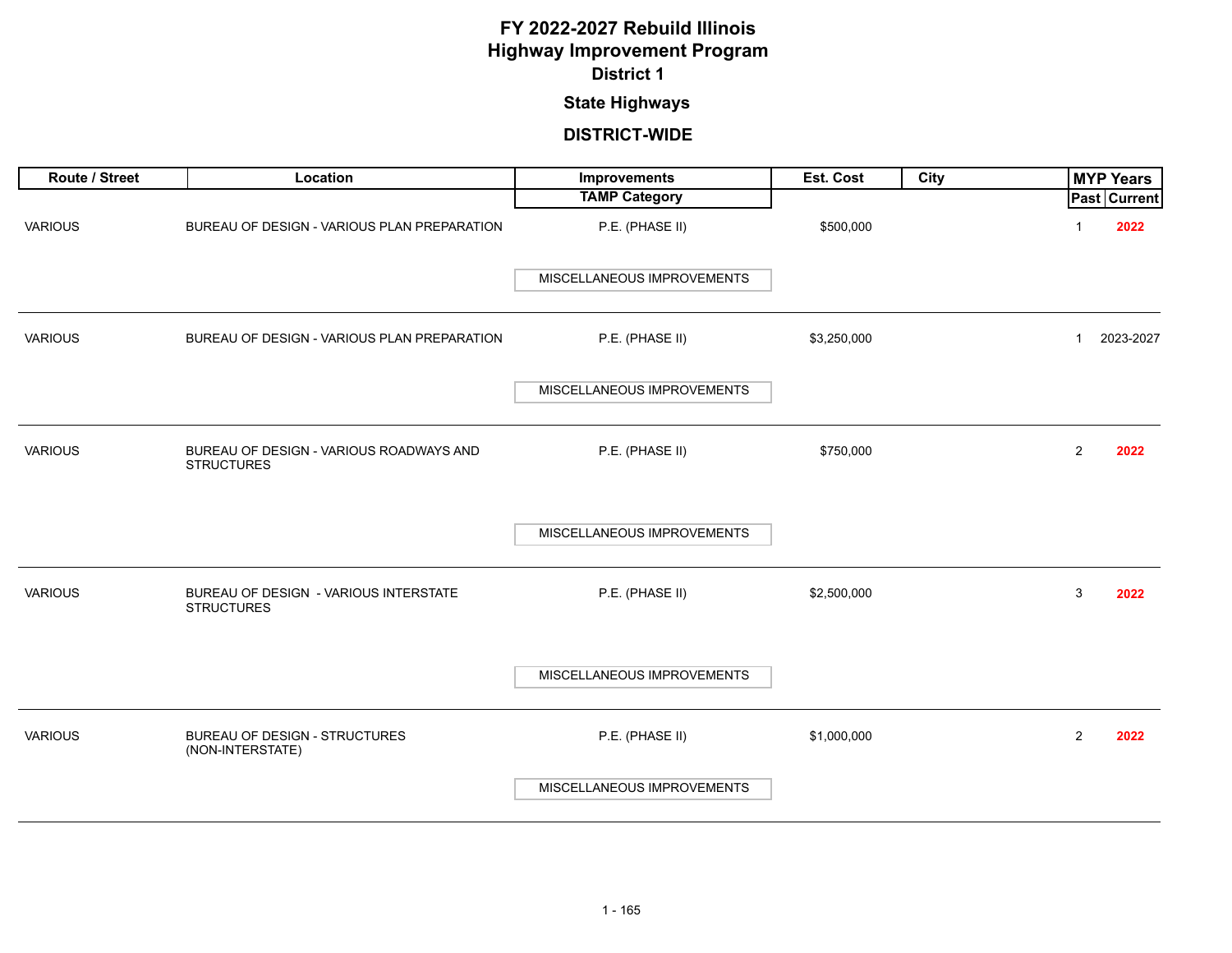### **State Highways**

| Route / Street | Location                                                 | Improvements               | Est. Cost    | City | <b>MYP Years</b>                |
|----------------|----------------------------------------------------------|----------------------------|--------------|------|---------------------------------|
|                |                                                          | <b>TAMP Category</b>       |              |      | <b>Past Current</b>             |
| <b>VARIOUS</b> | BUREAU OF DESIGN - VARIOUS HAZARDOUS WASTE<br>ASSESSMENT | P.E. (PHASE II)            | \$6,250,000  |      | $\overline{\mathbf{c}}$<br>2022 |
|                |                                                          | MISCELLANEOUS IMPROVEMENTS |              |      |                                 |
| <b>VARIOUS</b> | BUREAU OF DESIGN - VARIOUS HAZARDOUS WASTE<br>ASSESSMENT | P.E. (PHASE II)            | \$19,250,000 |      | $\mathbf{2}$<br>2023-2027       |
|                |                                                          | MISCELLANEOUS IMPROVEMENTS |              |      |                                 |
| <b>VARIOUS</b> | BUREAU OF DESIGN - VARIOUS SUE                           | P.E. (PHASE II)            | \$4,500,000  |      | $\overline{2}$<br>2022          |
|                |                                                          | MISCELLANEOUS IMPROVEMENTS |              |      |                                 |
| <b>VARIOUS</b> | BUREAU OF DESIGN - VARIOUS SUE                           | P.E. (PHASE II)            | \$8,000,000  |      | $\overline{2}$<br>2023-2027     |
|                |                                                          | MISCELLANEOUS IMPROVEMENTS |              |      |                                 |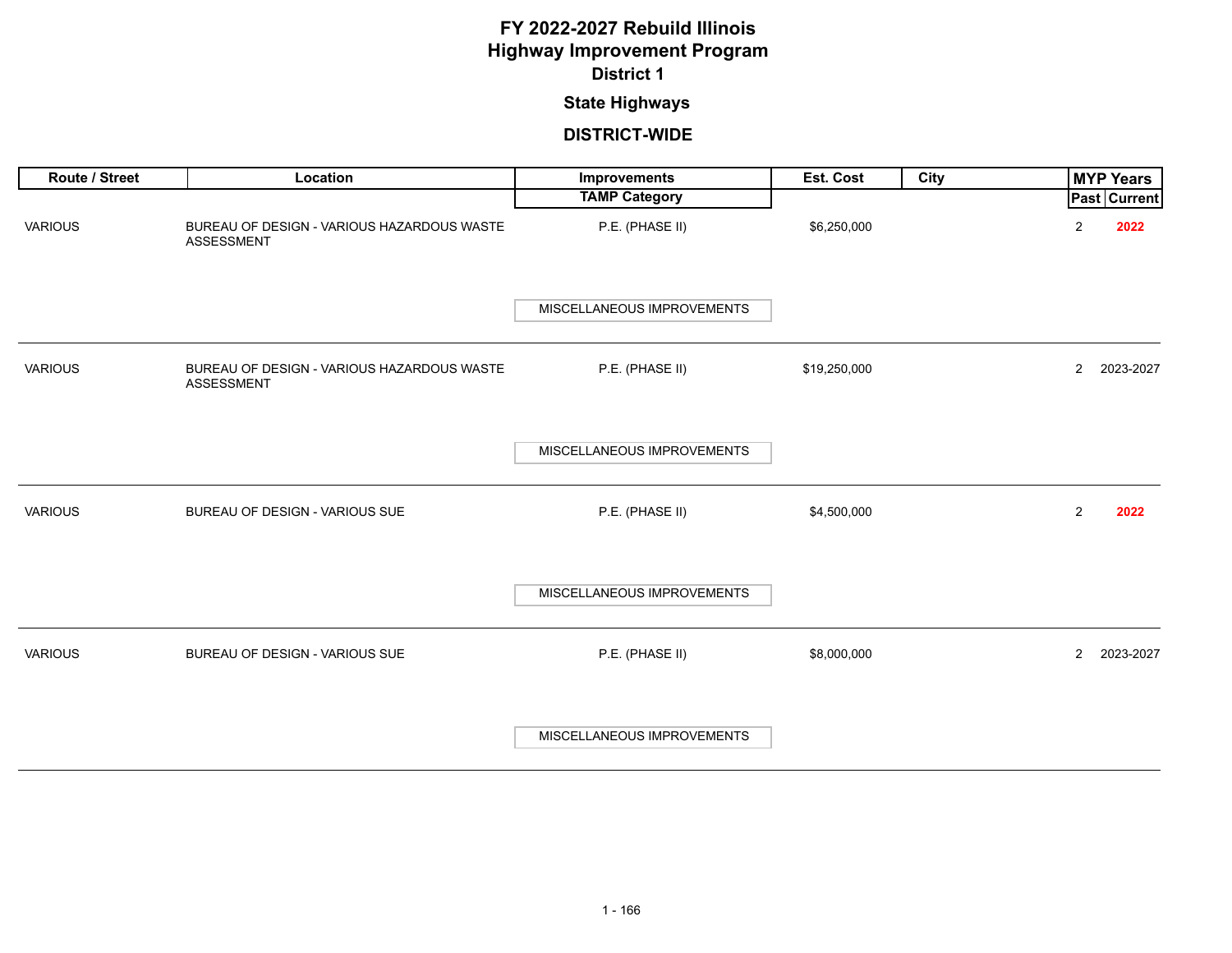### **State Highways**

| Route / Street | Location                                                   | Improvements               | Est. Cost   | City | <b>MYP Years</b>            |
|----------------|------------------------------------------------------------|----------------------------|-------------|------|-----------------------------|
|                |                                                            | <b>TAMP Category</b>       |             |      | <b>Past Current</b>         |
| <b>VARIOUS</b> | BUREAU OF DESIGN - PROGRAM MANAGEMENT                      | P.E. (PHASE II)            | \$1,000,000 |      | $\overline{c}$<br>2022      |
|                |                                                            | MISCELLANEOUS IMPROVEMENTS |             |      |                             |
| <b>VARIOUS</b> | BUREAU OF DESIGN - PROGRAM MANAGEMENT                      | P.E. (PHASE II)            | \$4,000,000 |      | $\overline{2}$<br>2023-2027 |
|                |                                                            | MISCELLANEOUS IMPROVEMENTS |             |      |                             |
| <b>VARIOUS</b> | BUREAU OF DESIGN - VARIOUS PROJECT SUPPORT                 | P.E. (PHASE II)            | \$2,000,000 |      | 3<br>2022                   |
|                |                                                            | MISCELLANEOUS IMPROVEMENTS |             |      |                             |
| <b>VARIOUS</b> | BUREAU OF DESIGN - VARIOUS PROJECT SUPPORT                 | P.E. (PHASE II)            | \$1,000,000 |      | 3<br>2023-2027              |
|                |                                                            | MISCELLANEOUS IMPROVEMENTS |             |      |                             |
| <b>VARIOUS</b> | BUREAU OF MATERIALS - VARIOUS QUALITY<br>ASSURANCE TESTING | P.E. (PHASE I)             | \$500,000   |      | 2022<br>$\mathbf{1}$        |
|                |                                                            | MISCELLANEOUS IMPROVEMENTS |             |      |                             |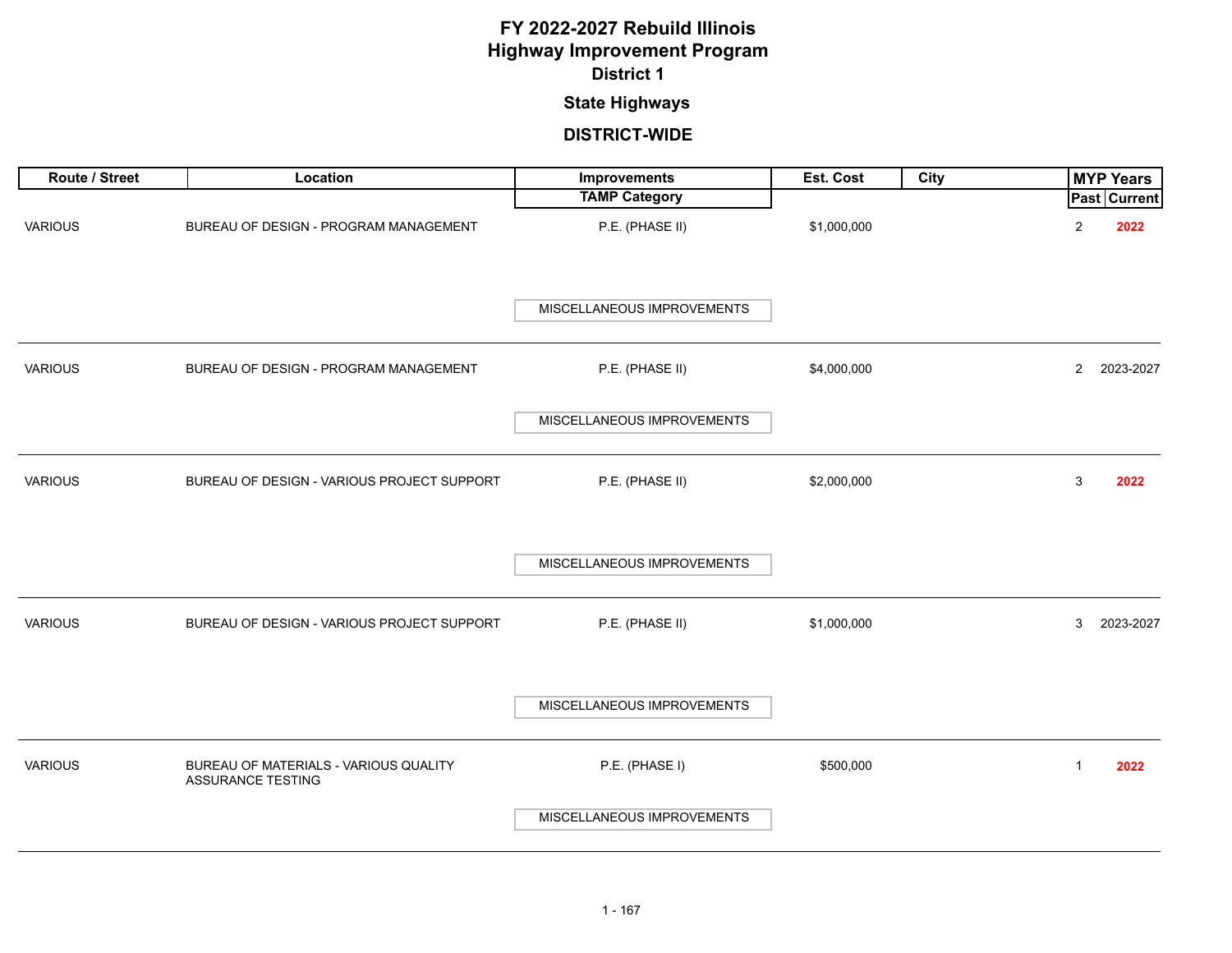### **State Highways**

| Route / Street | Location                                                          | Improvements               | Est. Cost   | City | <b>MYP Years</b>          |
|----------------|-------------------------------------------------------------------|----------------------------|-------------|------|---------------------------|
|                |                                                                   | <b>TAMP Category</b>       |             |      | Past Current              |
| <b>VARIOUS</b> | BUREAU OF MATERIALS - VARIOUS QUALITY<br><b>ASSURANCE TESTING</b> | P.E. (PHASE I)             | \$500,000   |      | 2023-2027<br>$\mathbf 1$  |
|                |                                                                   | MISCELLANEOUS IMPROVEMENTS |             |      |                           |
| <b>VARIOUS</b> | BUREAU OF MATERIALS - VARIOUS GEOTECHNICAL                        | P.E. (PHASE I)             | \$500,000   |      | 2022<br>$\mathbf{1}$      |
|                |                                                                   | MISCELLANEOUS IMPROVEMENTS |             |      |                           |
| <b>VARIOUS</b> | BUREAU OF MATERIALS - VARIOUS GEOTECHNICAL                        | P.E. (PHASE I)             | \$1,500,000 |      | 2023-2027<br>1            |
|                |                                                                   | MISCELLANEOUS IMPROVEMENTS |             |      |                           |
| <b>VARIOUS</b> | BUREAU OF LAND ACQUISITION - PROJECT<br>MANAGERS CONSULTANT       | P.E. PROJECT MANAGERS      | \$200,000   |      | 2022<br>1                 |
|                |                                                                   | MISCELLANEOUS IMPROVEMENTS |             |      |                           |
| <b>VARIOUS</b> | BUREAU OF LAND ACQUISITION - PROJECT<br>MANAGERS CONSULTANT       | P.E. PROJECT MANAGERS      | \$800,000   |      | 2023-2027<br>$\mathbf{1}$ |
|                |                                                                   | MISCELLANEOUS IMPROVEMENTS |             |      |                           |
| <b>VARIOUS</b> | BUREAU OF LAND ACQUISITION - VARIOUS PE ROW<br>(LAND SURVEYING)   | P.E. (ROW)                 | \$500,000   |      | $\mathbf{1}$<br>2022      |
|                |                                                                   | MISCELLANEOUS IMPROVEMENTS |             |      |                           |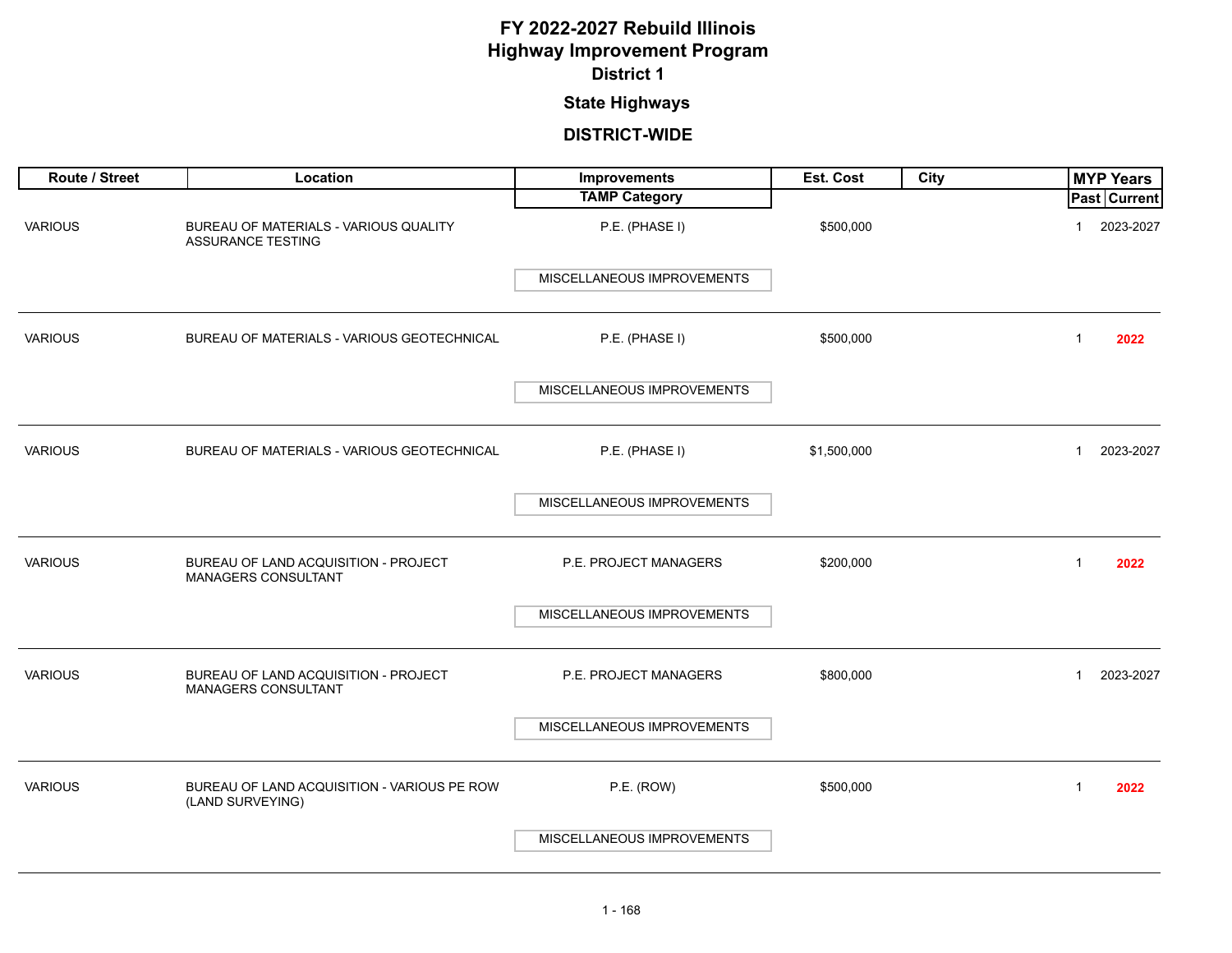#### **State Highways**

| <b>Route / Street</b> | Location                                                        | Improvements                 | <b>Est. Cost</b> | City | <b>MYP Years</b>    |
|-----------------------|-----------------------------------------------------------------|------------------------------|------------------|------|---------------------|
|                       |                                                                 | <b>TAMP Category</b>         |                  |      | <b>Past Current</b> |
| <b>VARIOUS</b>        | BUREAU OF LAND ACQUISITION - VARIOUS PE ROW<br>(LAND SURVEYING) | P.E. (ROW)                   | \$250,000        |      | 2023-2027<br>2      |
|                       |                                                                 | MISCELLANEOUS IMPROVEMENTS   |                  |      |                     |
| <b>VARIOUS</b>        | <b>LOCAL ROADS CONSULTANT</b>                                   | <b>P.E. PROJECT MANAGERS</b> | \$750,000        |      | 2022<br>4           |
|                       |                                                                 | MISCELLANEOUS IMPROVEMENTS   |                  |      |                     |